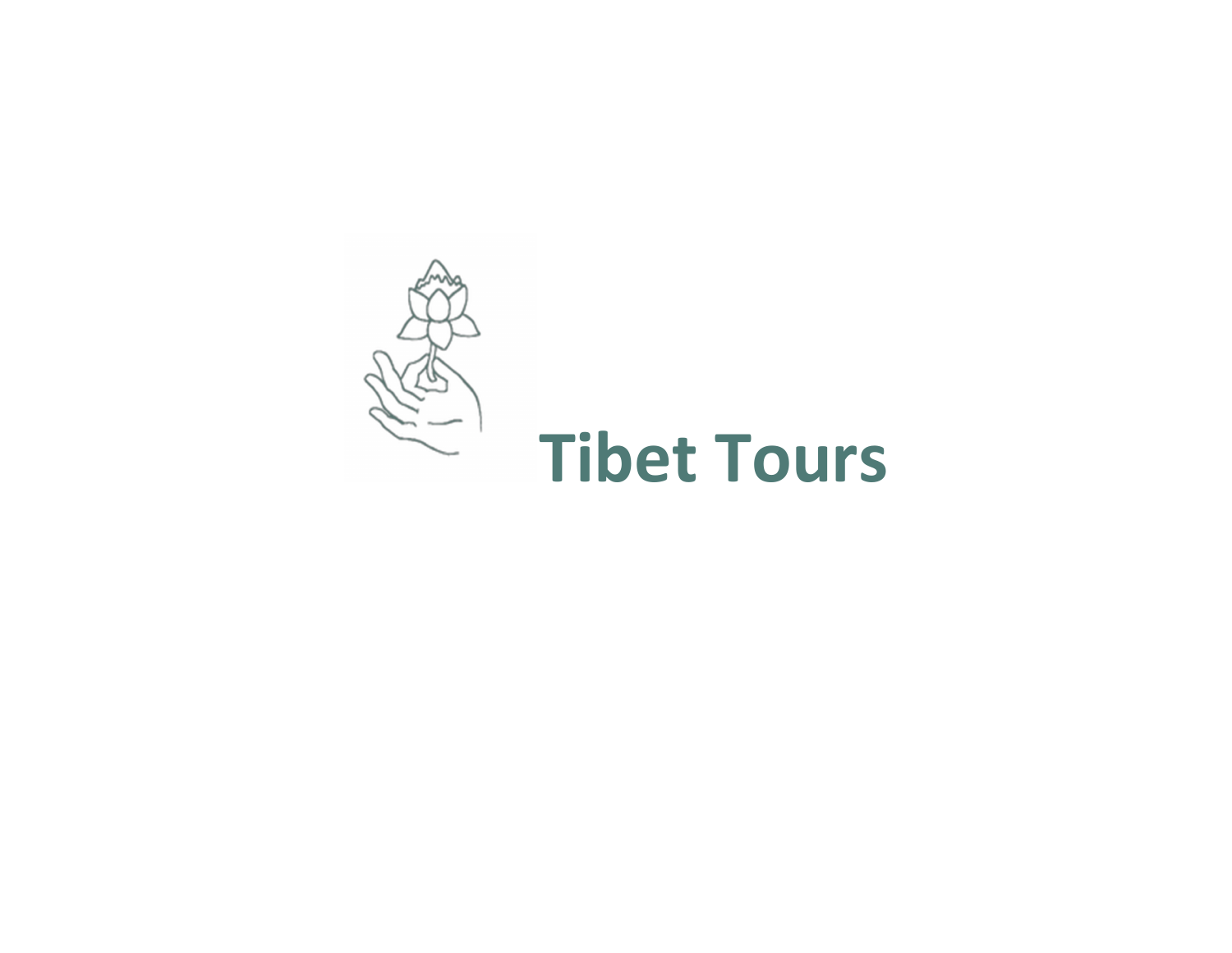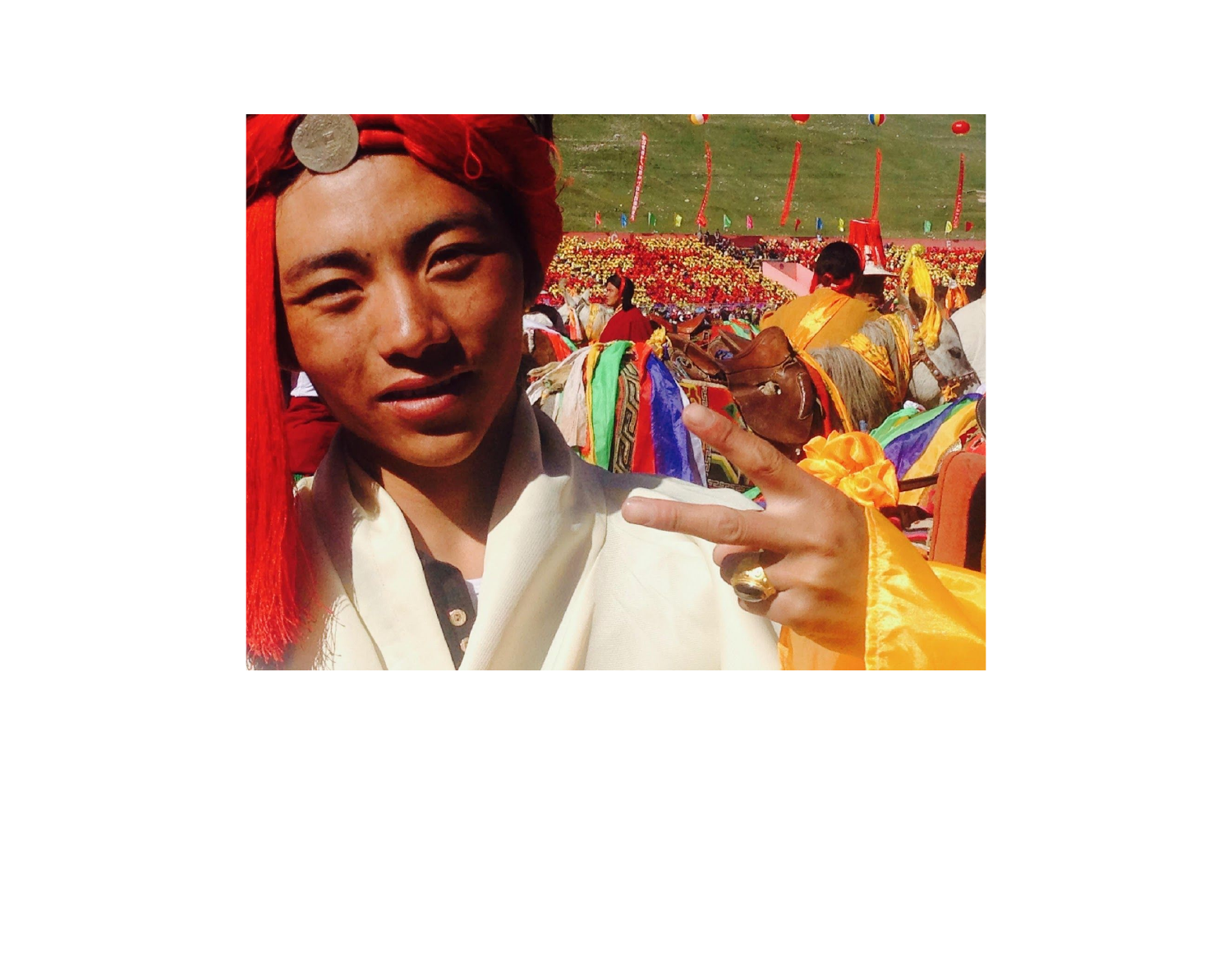## **Kham and Amdo Tour**

| <b>DATE</b>          | <b>PLACE</b>      | <b>PURPOSE</b>                                                                                       | <b>HOTEL</b>          | <b>PRICE</b>                                                                                                                            | <b>VISUAL</b> |
|----------------------|-------------------|------------------------------------------------------------------------------------------------------|-----------------------|-----------------------------------------------------------------------------------------------------------------------------------------|---------------|
| <b>JULY 24, 2018</b> | Chengdu           | Fly into CTU.<br>Explore the markets, enjoy<br>an evening Chinese opera &<br>shadow puppet show.     | Tibetan Hotel Chengdu | $$88 - hotel$<br>$$25$ - meals<br>$$10$ - transport<br>$$30 - show$                                                                     |               |
| <b>JULY 25, 2018</b> | Chengdu to Yushu  | Fly between Chengdu and<br>Yushu, 6:35a-8:10a. Acclimat Gonpo's Home<br>e, go to the horse festival. |                       | $$161$ - flight homestay<br>\$50 - homestay incl. meals<br>\$65 - festival fee (one time)<br>\$516 - transport 8 days 4<br>pax (3,200¥) |               |
| <b>JULY 26, 2018</b> | Yushu             | Go to the horse festival                                                                             | Gonpo's Home          | \$50 - homestay incl. meals                                                                                                             |               |
| <b>JULY 27, 2018</b> | Yushu             | Go to the horse festival and<br>explore the markets.                                                 | Gonpo's Home          | \$50 - homestay incl. meals                                                                                                             |               |
| <b>JULY 28, 2018</b> | Yushu to Nangchen | Drive 3 hours from Yushu to<br>Nangchen, see the town of Nangchen Hotel<br>Nangchen.                 |                       | $$70 - hotel$<br>$$30$ - meals<br>\$20 - transport                                                                                      |               |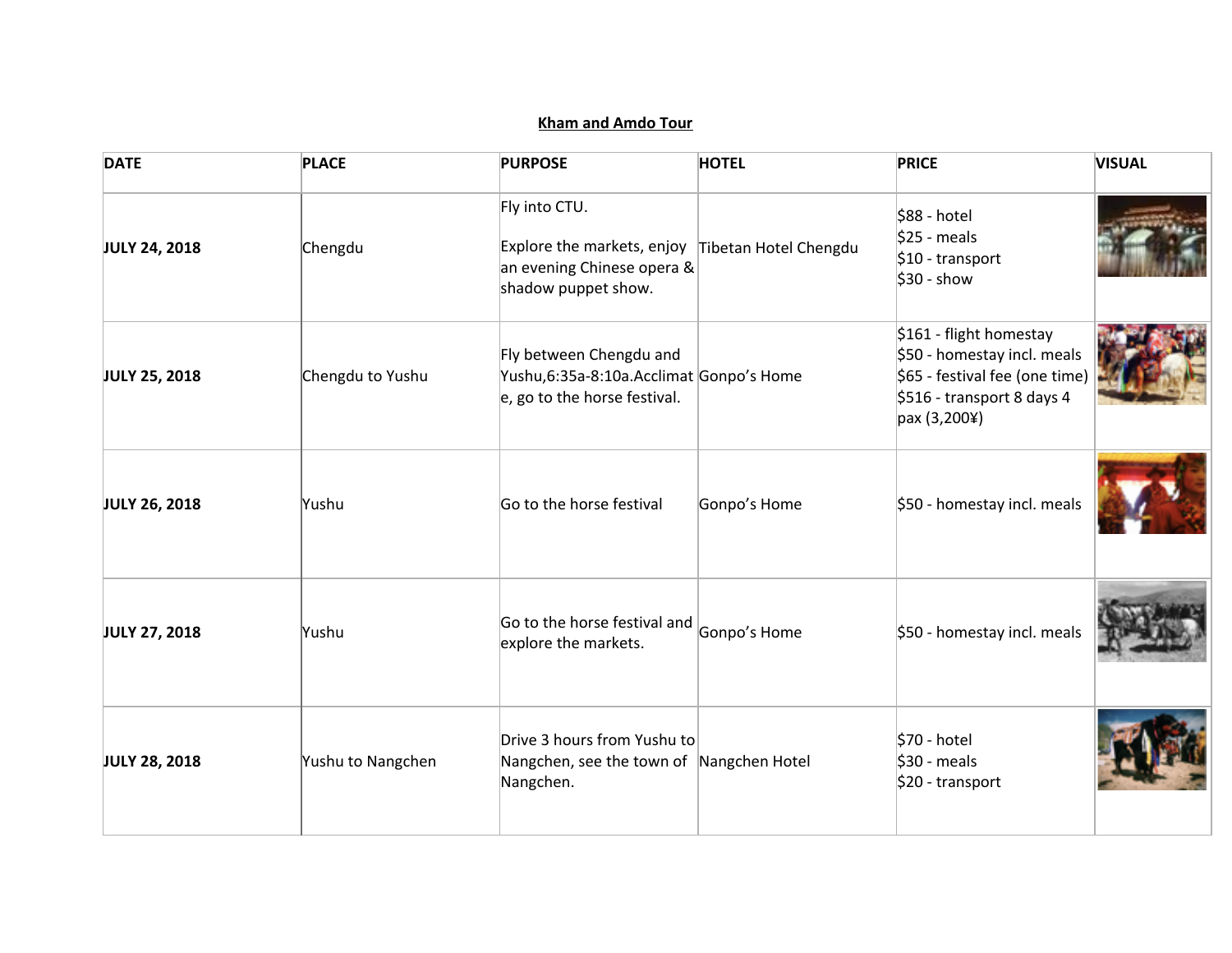| <b>JULY 29, 2018</b>  | Nangchen to Gargon | Drive 2.5 hours to nomadic<br>area, stay in tent hotel.                                                                 | Gar Gonpa tents | $$60$ - tent and meals \$20 -<br>transport                                                                             |  |
|-----------------------|--------------------|-------------------------------------------------------------------------------------------------------------------------|-----------------|------------------------------------------------------------------------------------------------------------------------|--|
| <b>JULY 30, 2018</b>  | Gargon             | Visit the monasteries,<br>nunnery, and upper and<br>lower monastery.                                                    | Gar Gonpa tents | S60 - tent and meals<br>\$20 - transport                                                                               |  |
| July 31, 2018         | Gargon             | Spend time in nomad tents. Gar Gonpa tents                                                                              |                 | \$60 - tent and meals<br>\$20 - transport                                                                              |  |
| <b>AUGUST 1, 2018</b> | Gargon to Yushu    | Drive for 4-5 hrs from<br>village to town, stopping in Gar Hotel<br>Nangchen for lunch.                                 |                 | $$75$ - hotel<br>$$15$ - meals                                                                                         |  |
| <b>AUGUST 2, 2018</b> |                    | Flight 18:30-19:50, drive 3<br>Yushu to Xining to Rebkong hours to Rebkong and settle Sherap's Home<br>in the homestay. |                 | \$108 - flight (670¥)<br>\$50 - homestay incl. meals<br>$ 2,744$ - transport $(17,0004)$<br>per 10 pax van for 10 days |  |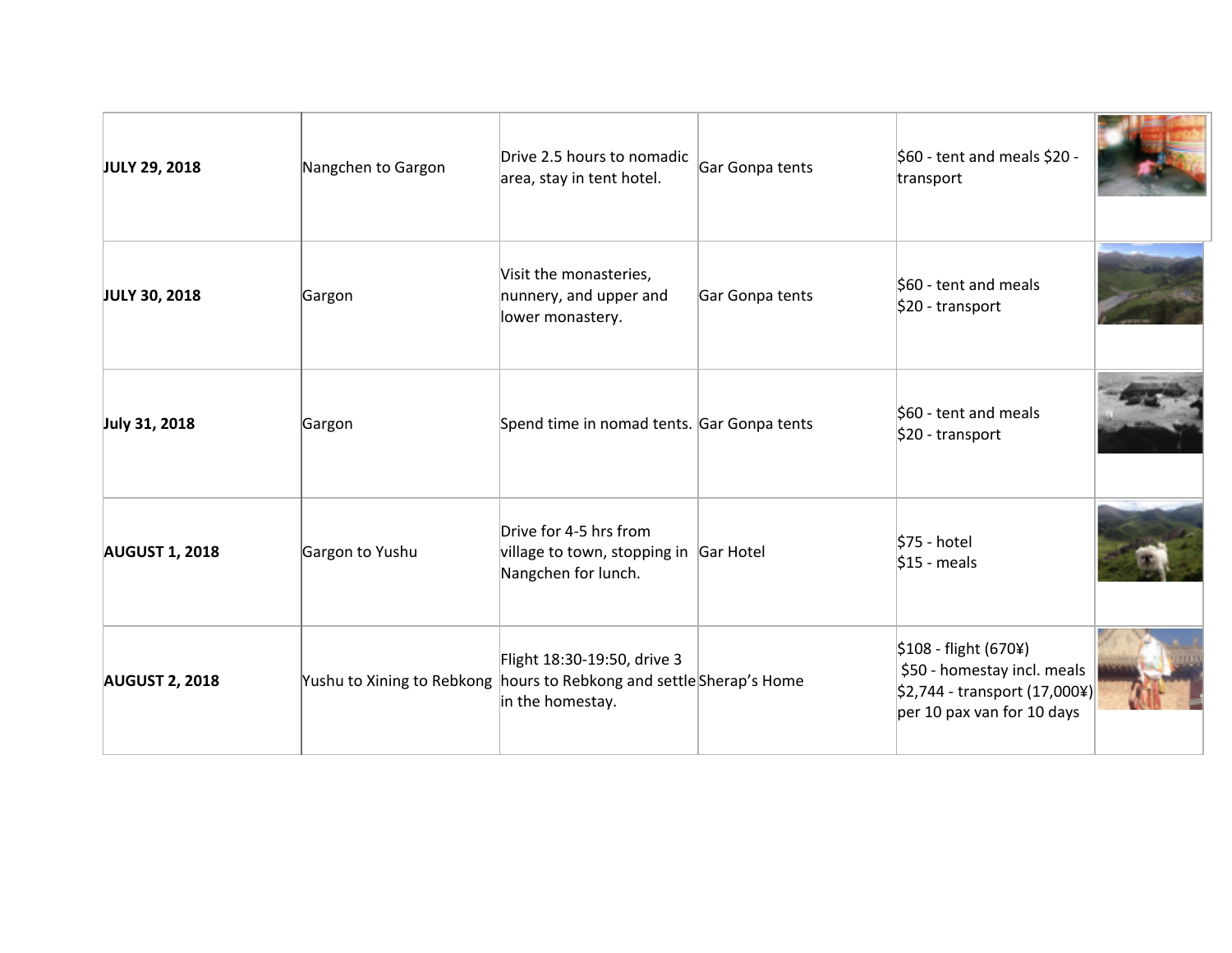| <b>AUGUST 3, 2018</b> | Rebkong                | Visit the Shaman Festival.                                                                       | Sherap's Home         | \$50 - homestay incl. meals                                         |  |
|-----------------------|------------------------|--------------------------------------------------------------------------------------------------|-----------------------|---------------------------------------------------------------------|--|
| <b>AUGUST 4, 2018</b> | Rebkong                | Visit the Shaman Festival.<br>Go to thangka workshops.                                           | Sherap's Home         | \$50 - homestay incl. meals                                         |  |
| <b>AUGUST 5, 2018</b> | Rebkong to Labrang     | Drive 5 hours between<br>Rebkong and Labrang.                                                    | Baoma Hotel           | \$45 - hotel (260¥)<br>$$15$ - meals                                |  |
| <b>AUGUST 6, 2018</b> | Labrang Tseko          | Visit the NorLha workshop<br>and picnic in the grasslands.                                       | Baoma Hotel           | \$45 - hotel (260¥)<br>$$15$ - meals                                |  |
| <b>AUGUST 8, 2018</b> | Labrang to Lhamo Si    | Drive from Labrang to<br>Lhamo Si, walk in Tiger<br>Valley and explore the<br>caves and scenery. | Lhamo Monastery hotel | \$61 - hotel (380¥)<br>$$15$ - meals                                |  |
| <b>AUGUST 9, 2018</b> | Lhamo Si to JiuzhaiGou | Drive from Lhamo Si to<br>Jiuzhaigou, picnic along the<br>way for lunch in the<br>grasslands.    | Jinxin Hotel          | \$58 - hotel (360¥)<br>$ 55 - Lh$ amo Si fee (30¥)<br>$$15$ - meals |  |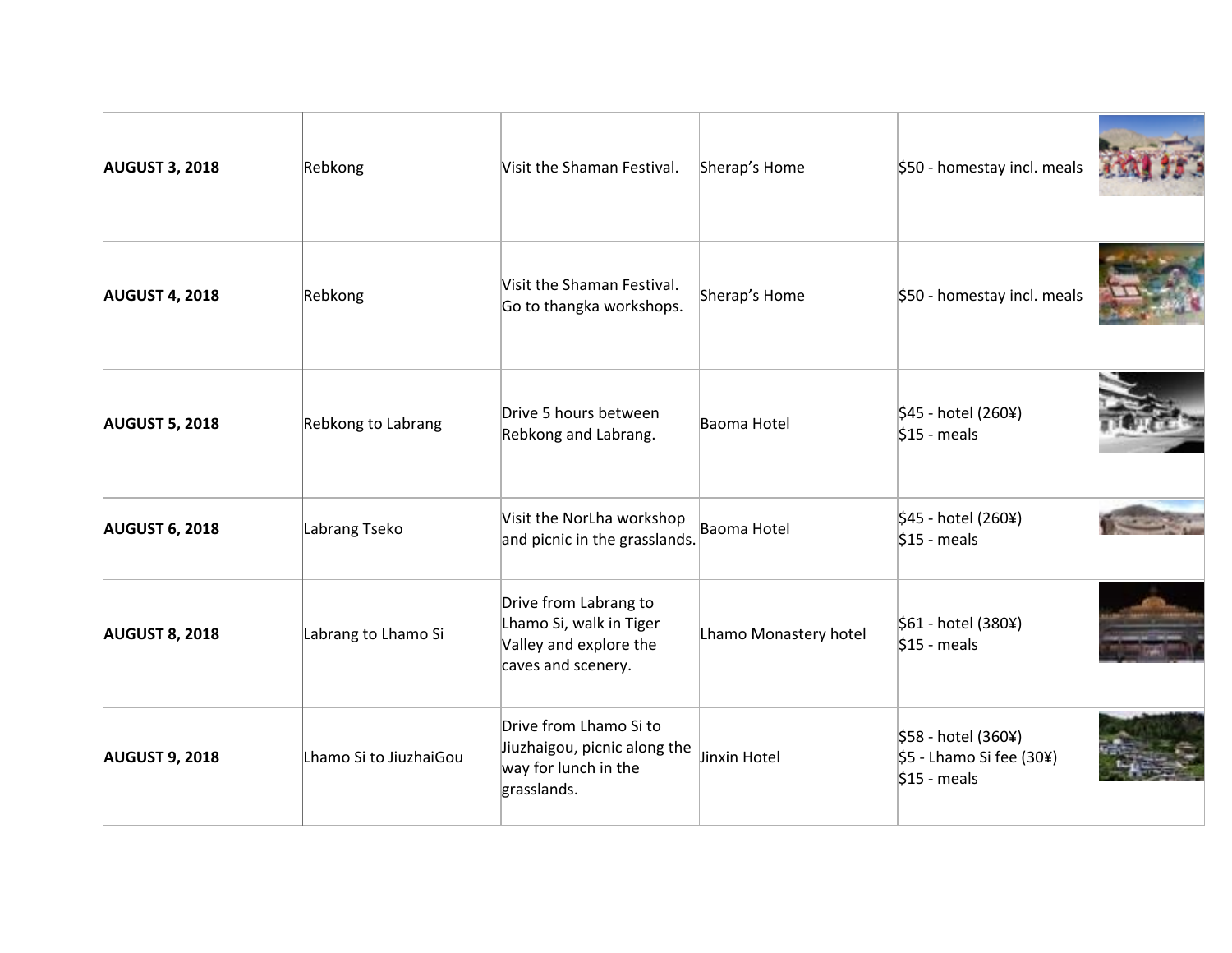| <b>AUGUST 10, 2018</b> | JiuzhaiGou to Huanglong | Visit the famous Jiuzhaigou<br>region, enjoy the scenery,<br>and drive to Huanglong. | Huanglong Hotel     | Hotel \$56 (350), Juizhai Gou<br>entrance fee \$50 (310),<br>meals \$15    |  |
|------------------------|-------------------------|--------------------------------------------------------------------------------------|---------------------|----------------------------------------------------------------------------|--|
| <b>AUGUST 11, 2018</b> | Huanglong to Hongyuan   | Visit the colorful water<br>pools of Huanglong and<br>drive to Chengdu.              | Tibet Hotel Chengdu | $$45$ - Huanglong with<br>cableway (280¥)<br>\$88 - hotel<br>$$25$ - meals |  |
| <b>AUGUST 12, 2018</b> | Hongyuan                | Visit the carpet and<br>handicraft factory.                                          | Amnyi Machen        | $$56 - hotel$<br>$$15$ - meals                                             |  |
| August 13, 2018        | Chengdu                 | Depart from CTU                                                                      | Tibet Hotel Chengdu | $$88$ - hotel<br>$$25$ - meals                                             |  |
|                        |                         |                                                                                      |                     |                                                                            |  |

### **Kham & Amdo Tour**

This **Culture Focused Tour** provides participants with a deeper look into Tibetan lifestyles. Depending on how close participants would like to be with the culture, this tour could consist of 3 different home ortent stays. . If participants are interested in a "fair-trade learning tour" where there is more exchange between participants and host communities, this is intended to offer that and to be more interactive. Alternatively, to maintain a level of comfort, hotels can be reserved. The accommodations will not be as comfortable if the "fair-trade" model is chosen, yet it will direct more money into the community and less resources will be used in an inequitable way in which the other more "traditional" tours are set up. Participants will have little privacy, except when they take solo hikes into the mountains or find a solitary corner to sit in at a monastery. This tour will give the most accurate information to the participants and the hosts about the other's lives and experiences, as they are able to be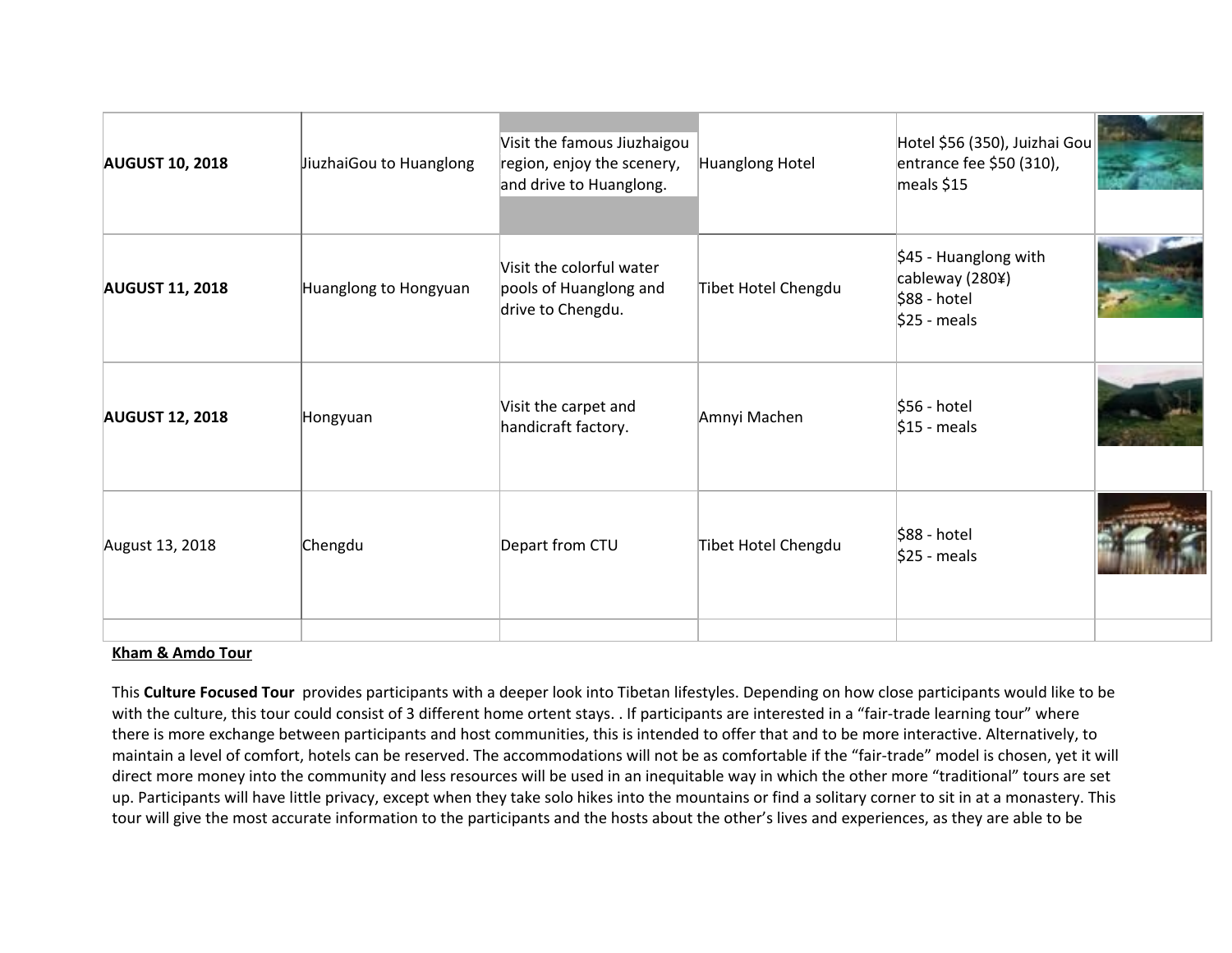human together, rather than base their interactions on a consumer/producer system. This tour will be the least comfortable, with the most driving time, with the least privacy. It is the most cost effective and the most interactive, with direct economic benefit to the communities we are working with, while also being the most ecologically friendly tour.

### **Main destinations:**

- **CHENGDU, Sichuan -** The capital of Sichuan Province is famous for its relaxed atmosphere. Tea houses, Chinese opera, and shadow puppet shows are the main pass-times here. It is a major tourist crossroads where we can see markets while enjoying the famous spicy Sichuan flavors.
- **JEKUNDO (Yushu), Qinghai -** Yushu is the wild west of Kham where traditional nomadic lifestyle lives on. Yushu is an ecological hotspot with many monasteries. The highlight of our time here is the HORSE RACING FESTIVAL: July 25- August 1st. Here you can expect to see most of Yushu's nomads gathered, thousands of dancers, hundreds of horse races, beautiful garments, jewelry, and a beauty competition! The festival takes place in Yushu, in a huge stadium, recently built after the 2010 quake that leveled the city.
- **REBKONG (Tongren), Qinghai** This is the center of the arts in Amdo, where painting, statue, carpentry, and farming form the foundation of local economy. The region is predominantly populated by farmers and famous for its artisans. Most of the Tibetan farmers here practice Bon as well as Buddhism. Rebkong painters are recognized as the best in all Tibet, Nepal, and India. They are also the most wealthy. The carpenters of the region are to be noted, as they have amazing skills! Here we will observe the SHAMAN FESTIVAL: July 30-August 12. The Shaman Festival takes place in many different villages scattered around Rebkong. The annual festival includes different offerings to each village's mountain spirits. Some village boys pierce themselves, other shamans may make blood offerings from the scalp, and others dance barefoot for hours around sacred images. The ceremonies are long and fascinating for anthropologists, but perhaps not for a general audience. Sensitivity of the ceremonies is necessary, as most shamans enter trance in front of the villagers and their actions are unpredictable.
- **LABRANG (Xiahe), Gansu -** Labrang Monastery is the largest monastery in Amdo. Tourists and pilgrims alike flood this region in the summertime. It is a somewhat sensitive area and does sometimes close without warning. It is the seat of the Panchen Lama. Here we can visit NorLha handicraft company's workshop, and the nearby grasslands.
- **XINING, Qinghai -** Xining, the rapidly developing capital of Qinghai Province, is a melting pot on the historical Silk Road for Tibetan, Hui, Mongolian, and Han people.
- **NANGCHEN, Qinghai -** Nangchen is considered the religious center of Tibet for many, as it is home to more monasteries than any other county. Nangchen is a newly constructed county seat for the geographically widespread nomadic communities. Nangchen was once a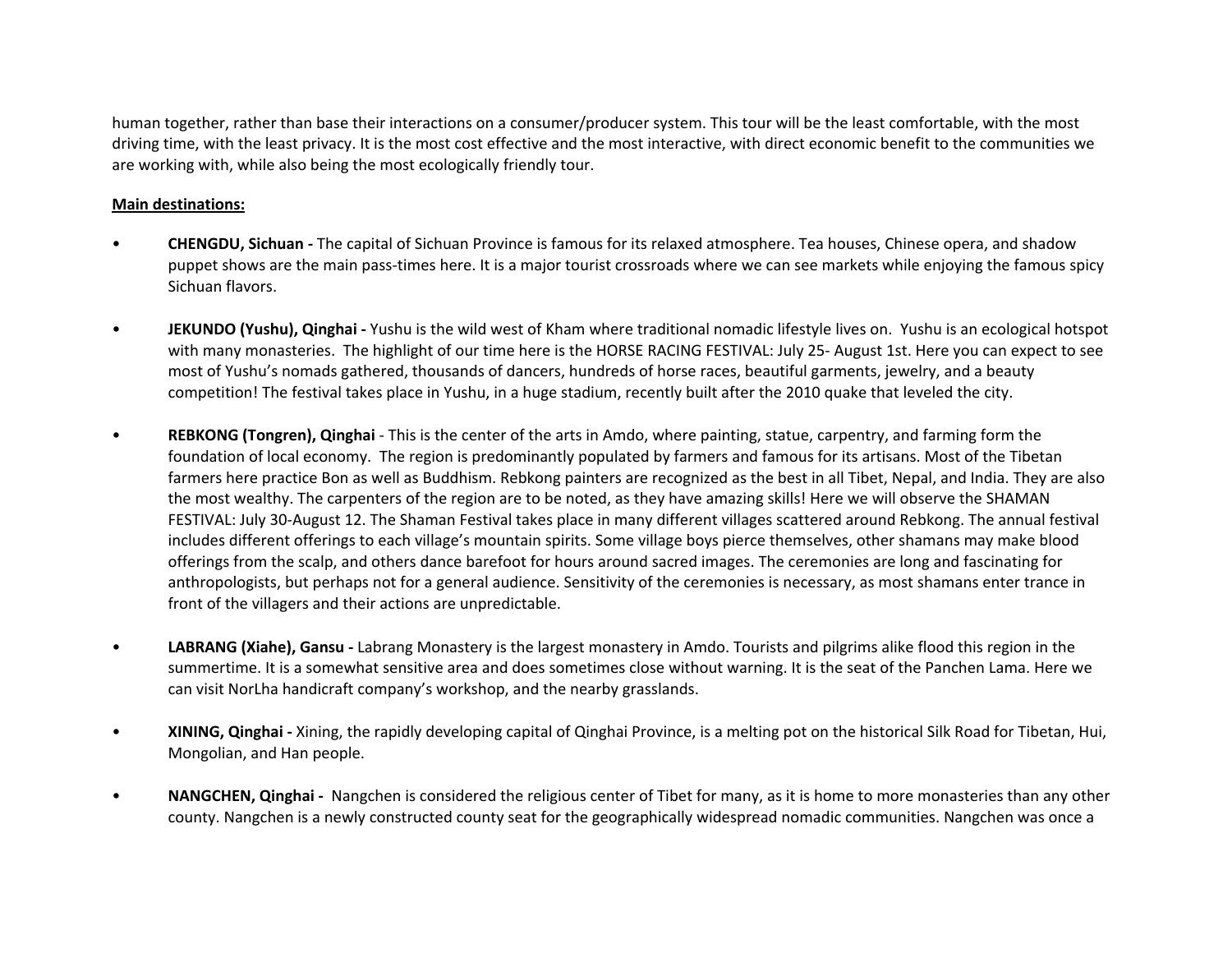powerful kingdom, and the inhabitants maintain their homeland pride. Here we can see a handicraft vocational school and nomad relocation projects, which the government needs assistance with, as they are unable to offer the relocated nomads employment.

- **GARGON, Qinghai -** GarGon is one of the most famous monasteries of Nangchen. It has three monasteries: one for lay practitioners, one for monks, and one for nuns, plus two retreat centers. Chinese tourists and scientists are coming to the region with increased frequency to enjoy the scenery and the wildlife. Snow leopards, bears, antelope, blue sheep, deer, monkeys, and many other special species live in the Gar mountains. The nomads in this region are happy to share their traditions with others.
- **JIUZHAIGOU, Sichuan -** This is a famous tourist destination in Sichuan with breathtaking reflecting pools set against jaw dropping mountains. Thousands go to this Tibetan area to enjoy the scenery every year.
- **HUANGLONG, Sichuan -** Another famous scenic spot near to Jiuzhaigou in a traditionally Tibetan ethnic region. Tiered pools reflect a prismatic spectrum of colors here. The tourist market in this area can be explored.
- **LHAMO SI, Gansu -** Sacred caves and beautiful monasteries pull tourists to this destination each summer. The area has many English speaking ex-nomads who have become entrepreneurs. It is a nice place for group members to explore on their own and make personal connections to Tibetans.

### **Cost: \$3,600**

**Price excludes:** 1. Travel Insurance 2. Services not mentioned: optional Chinese Acupuncture or Massage, Tibetan healing etc. 3. Emergency evacuation 4. Tips and Gratuities 5. International flight tickets 6. Chinese Visa. 7. A \$600 donation to the Pureland Project Programs to support Tibetan guides, businesses, and communities.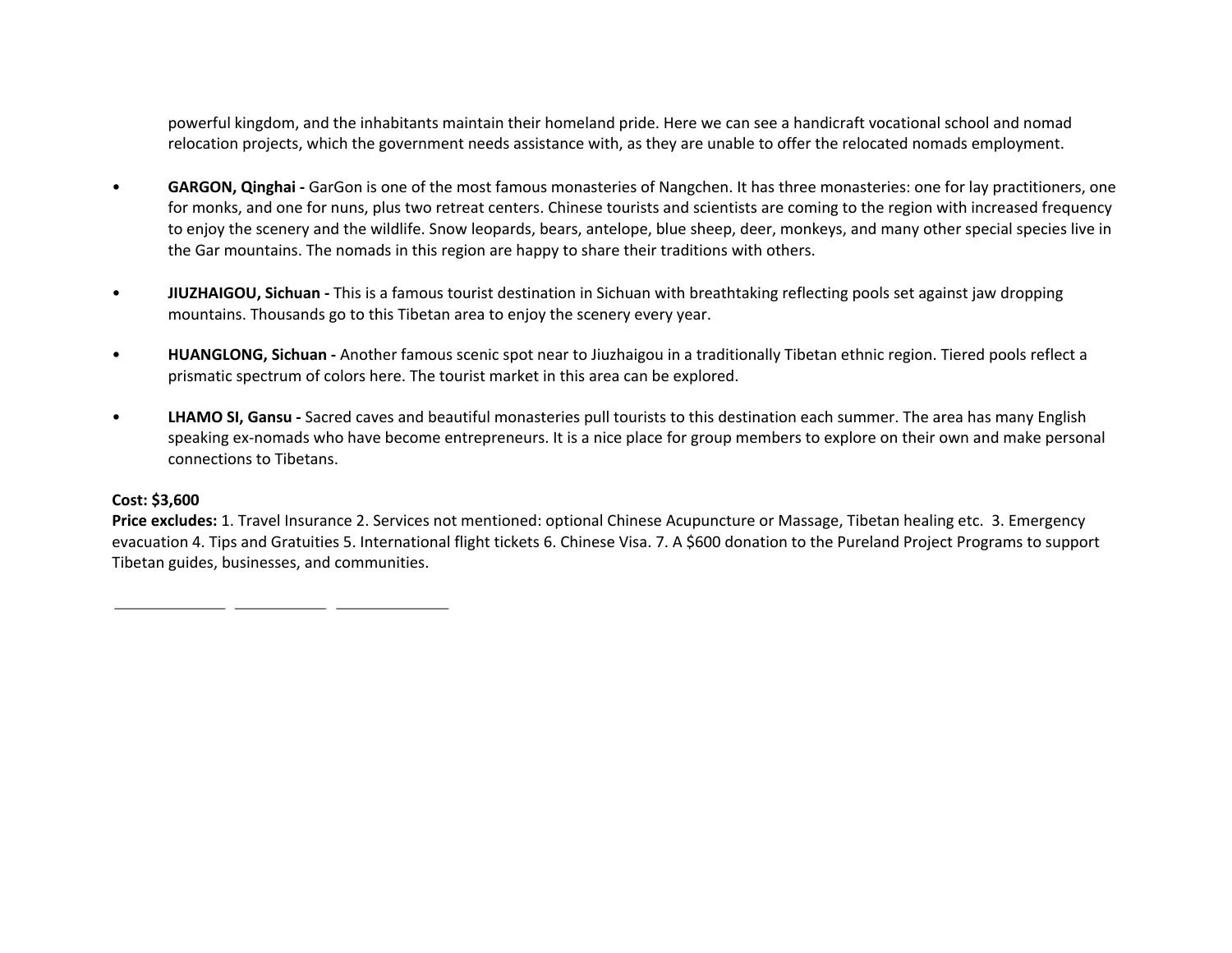# **Kham, Amdo & Utsang Tour**

| <b>DATE</b>           | <b>PLACE</b>     | <b>PURPOSE</b>                                                                                                                             | <b>HOTEL</b> | <b>PRICE</b>                                                                                                         | <b>VISUAL</b> |
|-----------------------|------------------|--------------------------------------------------------------------------------------------------------------------------------------------|--------------|----------------------------------------------------------------------------------------------------------------------|---------------|
| <b>JULY 29, 2018</b>  | Chengdu          | Fly into CTU. Explore the<br>markets, spend the evening $\vert$ Tibet Hotel Chengdu<br>watching a Chinese opera<br>and shadow puppet show. |              | \$88 hotel \$25/meals<br>\$12/transport for 3, \$30/ show                                                            |               |
| <b>JULY 30, 2018</b>  | Chengdu to Yushu | Fly between Chengdu and<br>Yushu, 6:35am-8:10am,<br>acclimate, and go to the<br>horse festival.                                            | Gargon Hotel | $$161 - flight$<br>$$75$ - hotel<br>$$25$ - meals<br>\$65 - festival fee (one time) \$12<br>- transport for 3 people |               |
| <b>August 1, 2018</b> | Yushu            | Horse Race Festival                                                                                                                        | Gargon Hotel | $$75$ - hotel<br>$$25$ - meals                                                                                       |               |
| <b>August 2, 2018</b> | Yushu            | Visit Janakmani, the Mani<br>Stone wall, and have a<br>picnic lunch.                                                                       | Gargon Hotel | \$75 - hotel<br>$$25$ - meals                                                                                        |               |
| <b>August 3, 2018</b> | Yushu            | Go to Princess Wangchen<br>Mountain, Trangu Gon, and Gargon Hotel<br>Jigden Sumgon Gon.                                                    |              | $$75$ - hotel<br>$$25$ - meals                                                                                       |               |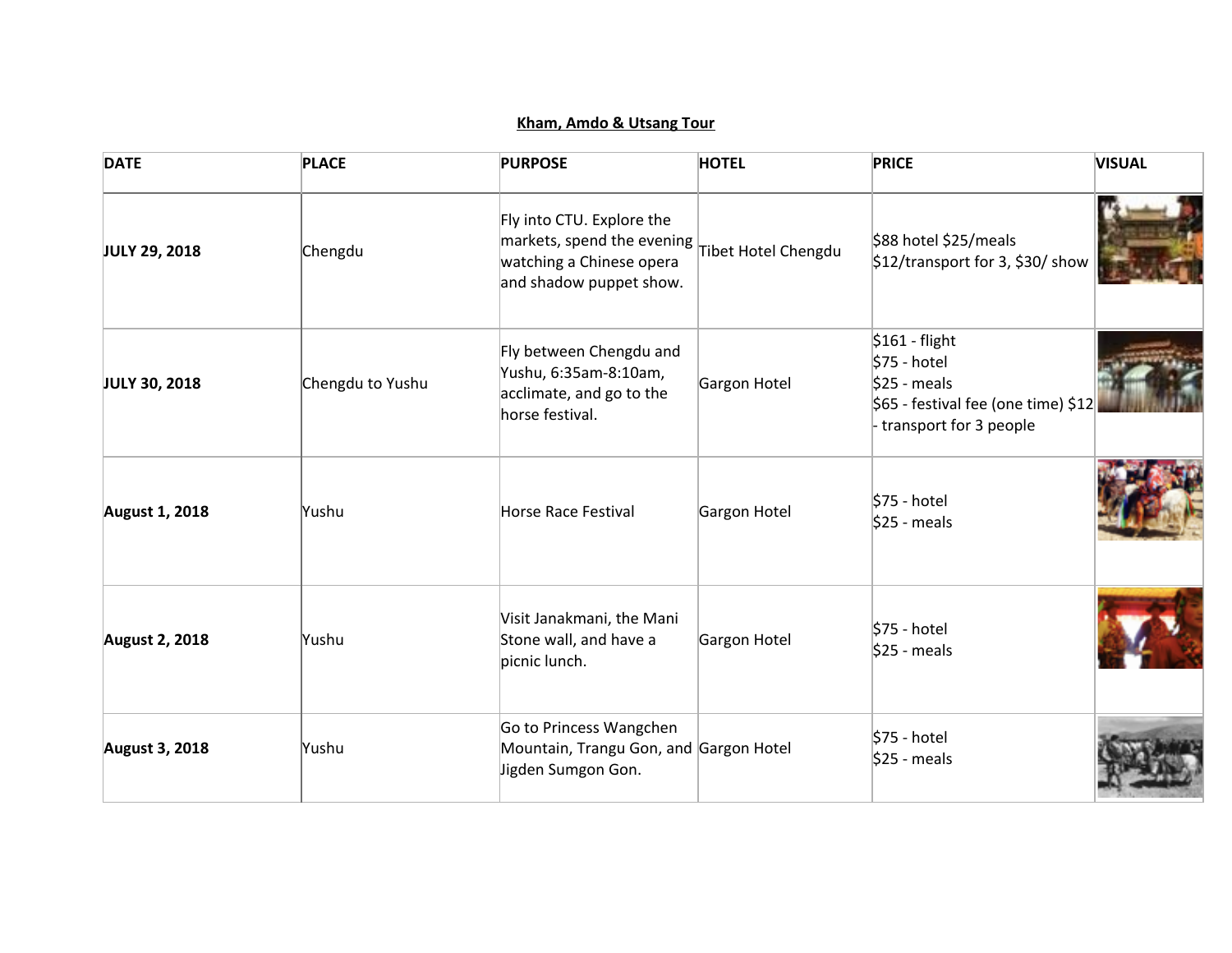| <b>August 4, 2018</b> |         | Flight 18:30-19:50, drive 3<br>Yushu to Xining to Rebkong hours to Rebkong and settle Mutik Hotel<br>in the homestay. |             | \$108 - flight (670¥)<br>\$45 - hotel (260¥)<br>$$15$ - meals<br>\$219 - transport 8 days 10<br>pax/van (1,360¥) |  |
|-----------------------|---------|-----------------------------------------------------------------------------------------------------------------------|-------------|------------------------------------------------------------------------------------------------------------------|--|
| <b>August 5, 2018</b> | Rebkong | Visit the Shaman Festival.                                                                                            | Mutik Hotel | \$45 - hotel (260¥)<br>$$15$ - meals                                                                             |  |
| <b>AUGUST 6, 2018</b> | Rebkong | Visit the Shaman Festival.                                                                                            | Mutik Hotel | \$45 - hotel (260¥)<br>$$15$ - meals                                                                             |  |
| <b>AUGUST 7, 2018</b> | Rebkong | Visit the Shaman Festival.                                                                                            | Mutik Hotel | \$45 - hotel (260¥)<br>$$15$ - meals                                                                             |  |
| <b>AUGUST 8, 2018</b> | Rebkong | Visit the Shaman Festival<br>and go to thangka<br>workshops.                                                          | Mutik Hotel | \$45 - hotel (260¥)<br>$$15$ - meals                                                                             |  |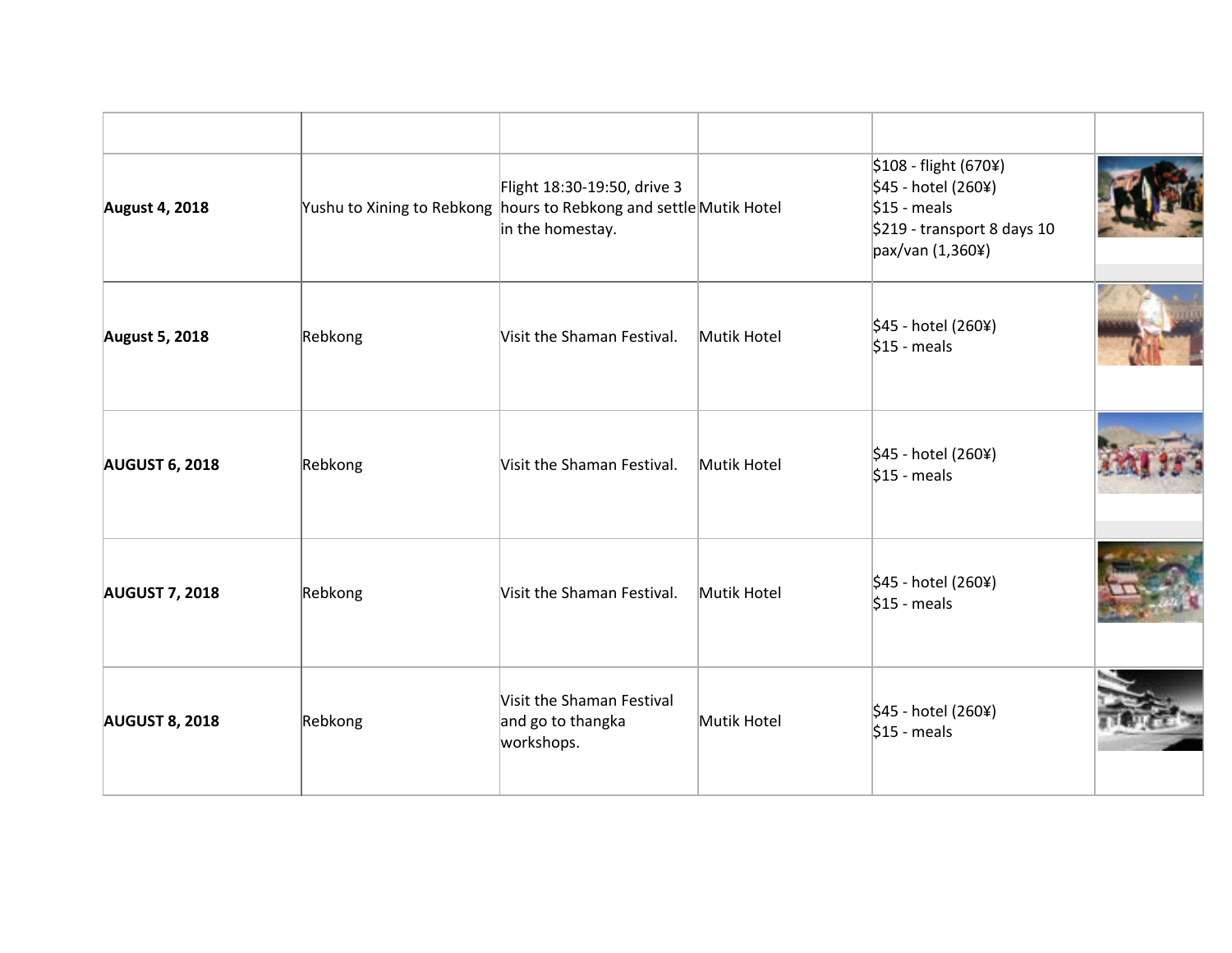| <b>AUGUST 9, 2018</b>  | Rebkong to Labrang | Drive 5 hours between<br>Rebkong and Labrang.                                                            | Boama        | \$45 - hotel (260¥)<br>$$15$ - meals                                                                                                                                                                    |  |
|------------------------|--------------------|----------------------------------------------------------------------------------------------------------|--------------|---------------------------------------------------------------------------------------------------------------------------------------------------------------------------------------------------------|--|
| <b>AUGUST 10, 2018</b> | Labrang            | Visit Labrang monastery.                                                                                 | Boama        | \$45 - hotel (260¥)<br>$$15$ - meals                                                                                                                                                                    |  |
| <b>AUGUST 11, 2018</b> | Labrang to Xining  | Visit thangka painters and<br>carpenters in Labrang, then YiLi Hotel<br>drive 4 hours to Xining.         |              | \$56 - hotel (350¥)<br>$$15$ - meals                                                                                                                                                                    |  |
| <b>AUGUST 12, 2018</b> | Xining to Lhasa 1  | Fly from Xining to Lhasa.<br>Pick up from airport and<br>transfer to hotel, rest for<br>acclimatization. | Kyichu Hotel | \$437 - flight RT XNN-LXA<br>(2,7104)<br>\$49 - Tibet travel permit<br>(300)<br>\$64 - guide fee (400¥)* \$237 ·<br>transport for entire Lhasa tour<br>$(1,464)$ **<br>\$100 - Kyichu full board (620¥) |  |
| <b>AUGUST 13, 2018</b> | Lhasa 2            | Visit Potala Palace, Jokang<br>Temple, and Barkhor<br>market.                                            | Kyichu Hotel | $$49$ - Potala fee $(300*)$<br>$$14 - Jokang fee (854)$<br>\$100 - Kyichu full board (620¥)                                                                                                             |  |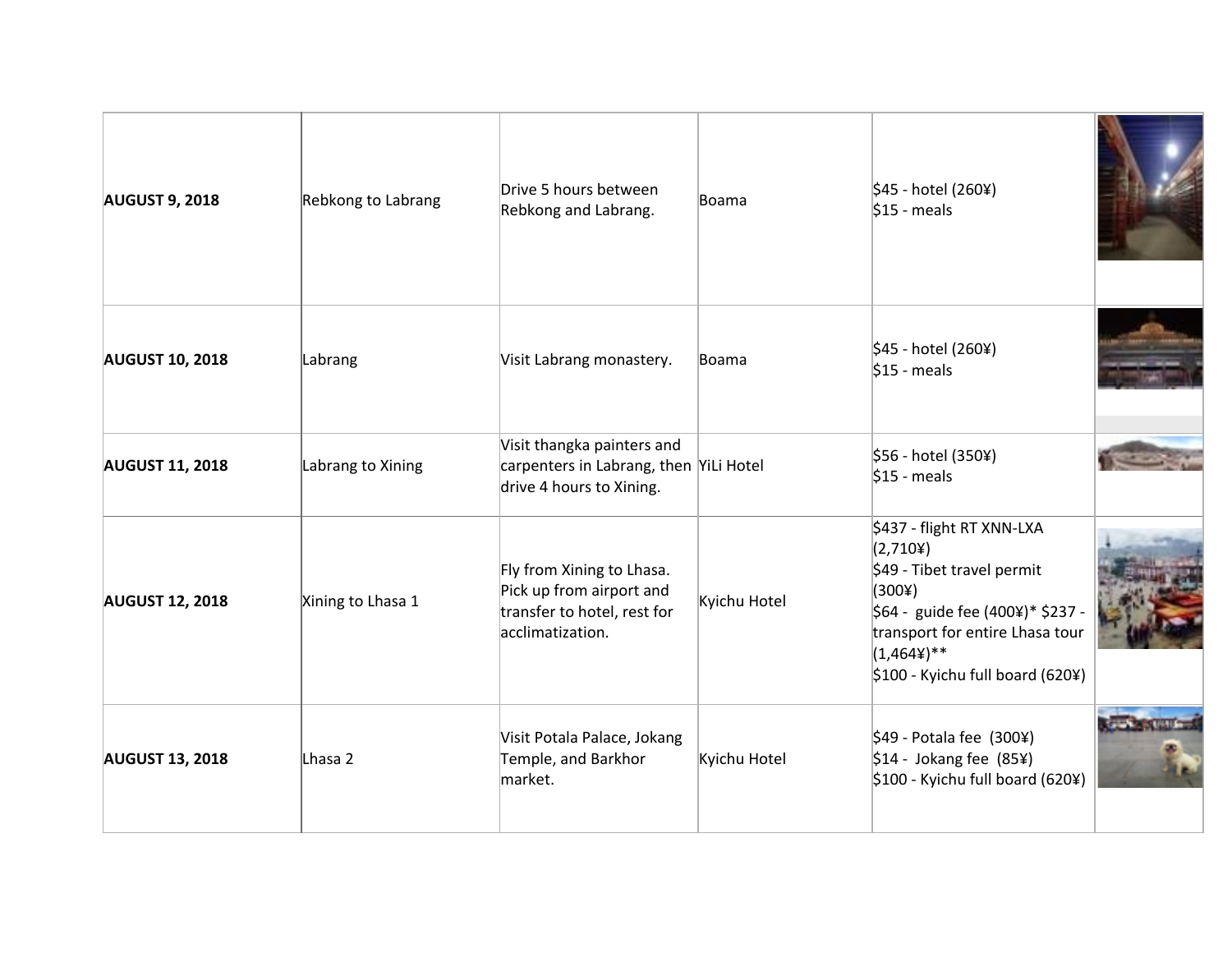| <b>AUGUST 14, 2018</b> | Lhasa 3                    | Visit Lhasa carpet factory,<br>Sera Monastery, and<br>Shoton Festival.                         | Kyichu Hotel    | $$8$ - Sera fee (50¥)<br>\$100 - Kyichu full board (620¥)                                      |  |
|------------------------|----------------------------|------------------------------------------------------------------------------------------------|-----------------|------------------------------------------------------------------------------------------------|--|
| <b>AUGUST 15, 2018</b> | Lhasa 4                    | Drive to Gyantse, visit<br>Gyantse carpet factory and<br>Shigatse Ganggyen weaving<br>factory. | Kyichu Hotel    | $$10$ - Gyantse fee (60¥)<br>\$13 - Tashi Lhunpo fee (80¥)<br>\$100 - Kyichu full board (620¥) |  |
| <b>AUGUST 11, 2018</b> | Lhasa 5                    | Drive to Tserhang and<br>Tanang to visit local<br>handicraft areas.                            | Kyichu Hotel    | \$100 - Kyichu full board (620¥)                                                               |  |
| <b>AUGUST 12, 2018</b> | Lhasa to Xining to Beijing | Travel to the airport.                                                                         | Legendale Hotel | $$160 - hotel$<br>$$40$ - meals                                                                |  |
| <b>AUGUST 13, 2018</b> | Beijing                    | Fly out of PEK.                                                                                | Legendale Hotel | $$160$ - hotel<br>$$40$ - meals                                                                |  |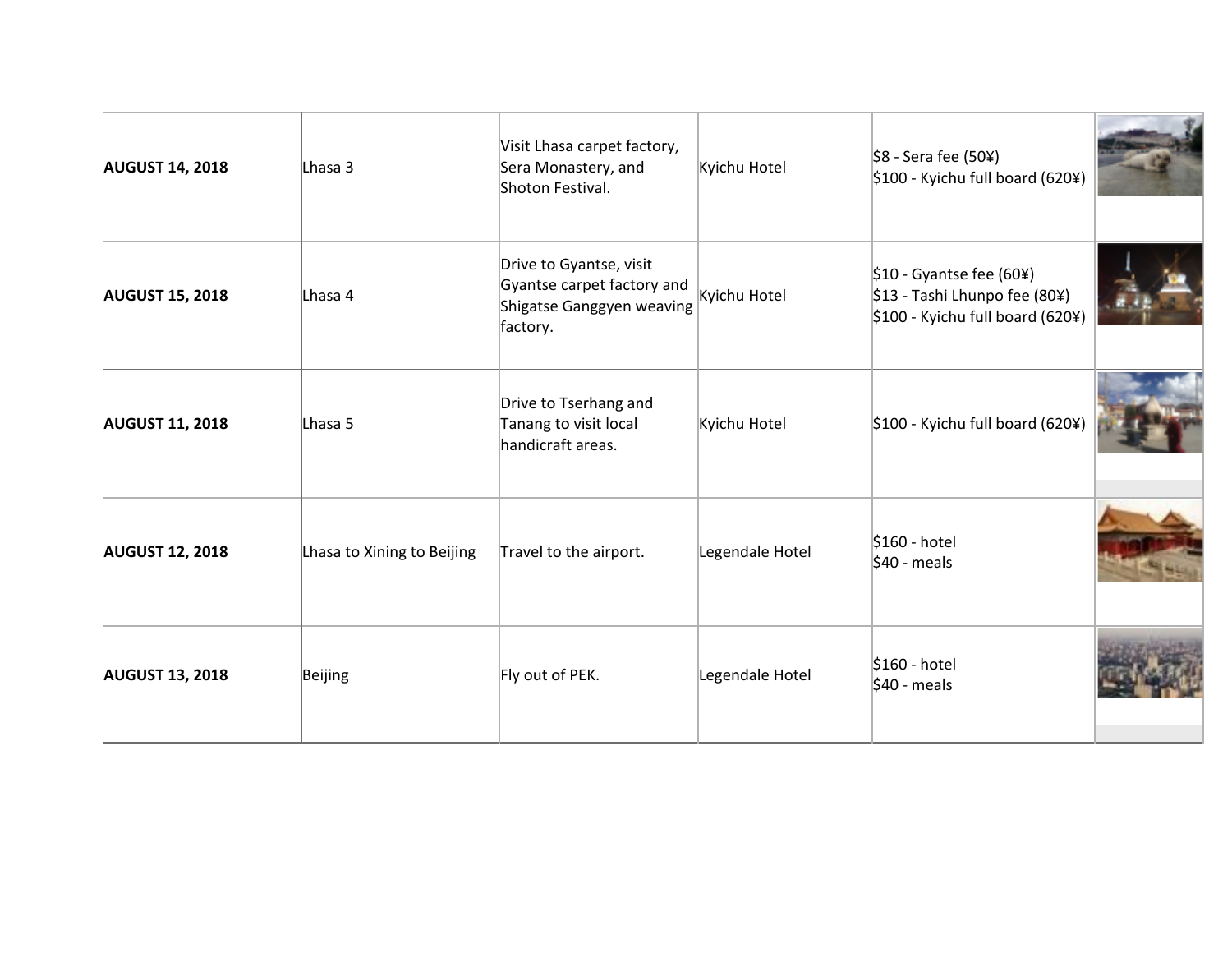\*Guides permitted to travel Lhasa and Shigatse will be required, as are the travel permits. We will help participants get necessary travel permits that need to be applied for in advance through a registered tour company.

\*\*Vehicle costs for the Lhasa tour are all included, as the vehicles will stay with the group the entire time. Each vehicle can accommodate 10 people. 1,220km will be traveled with the existing itinerary.

**Kham, Amdo & Utsang Tourist Tour:** requires a high level of travel endurance.

The idea behind this tour is to be able to see all three Tibetan areas: Kham, Amdo, and Utsang. This tour will provide you with the broadest overview of the Tibetan plateau and the current situation of those living there. It will demonstrate the vast contrast in culture between the Tibetan regions. Since the tour is so fast paced, it will be difficult to fully "sink in" and learn deeply about any of the regions, but participants will come away with an overarching understanding of the diversity of Tibet. Visiting three summer festivals in the three main regions will give travelers an incredible experience.

### **Main destinations:**

- **CHENGDU, Sichuan -** The capital of Sichuan Province is famous for its relaxed atmosphere. Tea houses, Chinese opera, and shadow puppet shows are the main pass-times here. It is a major tourist crossroads where we can see markets while enjoying the famous spicy Sichuan flavors.
- **JEKUNDO (Yushu), Qinghai -** Yushu is the wild west of Kham where traditional nomadic lifestyle lives on. Yushu is an ecological hotspot with many monasteries. The highlight of our time here is the HORSE RACING FESTIVAL: July 25- August 1st. Here you can expect to see most ofYushu's nomads gathered, thousands of dancers, hundreds of horse races, beautiful garments, jewelry, and a beauty competition! The festival takes place in Yushu, in a huge stadium, recently built after the 2010 quake that leveled the city.
- **REBKONG (Tongren), Qinghai** This is the center of the arts in Amdo, where painting, statue, carpentry, and farming form the foundation of local economy. The region is predominantly populated by farmers and famous for its artisans. Most of the Tibetan farmers here practice Bon as well as Buddhism. Rebkong painters are recognized as the best in all Tibet, Nepal, and India. They are also the most wealthy. The carpenters of the region are to be noted, as they have amazing skills! Here we will observe the SHAMAN FESTIVAL: July 30-August 12. The Shaman Festival takes place in many different villages scattered around Rebkong. The annual festival includes different offerings to each village's mountain spirits. Some village boys pierce themselves, other shamans may make blood offerings from the scalp, and others dance barefoot for hours around sacred images. The ceremonies are long and fascinating for anthropologists, but perhaps not for a general audience. Sensitivity of the ceremonies is necessary, as most shamans enter trance in front of the villagers and their actions are unpredictable.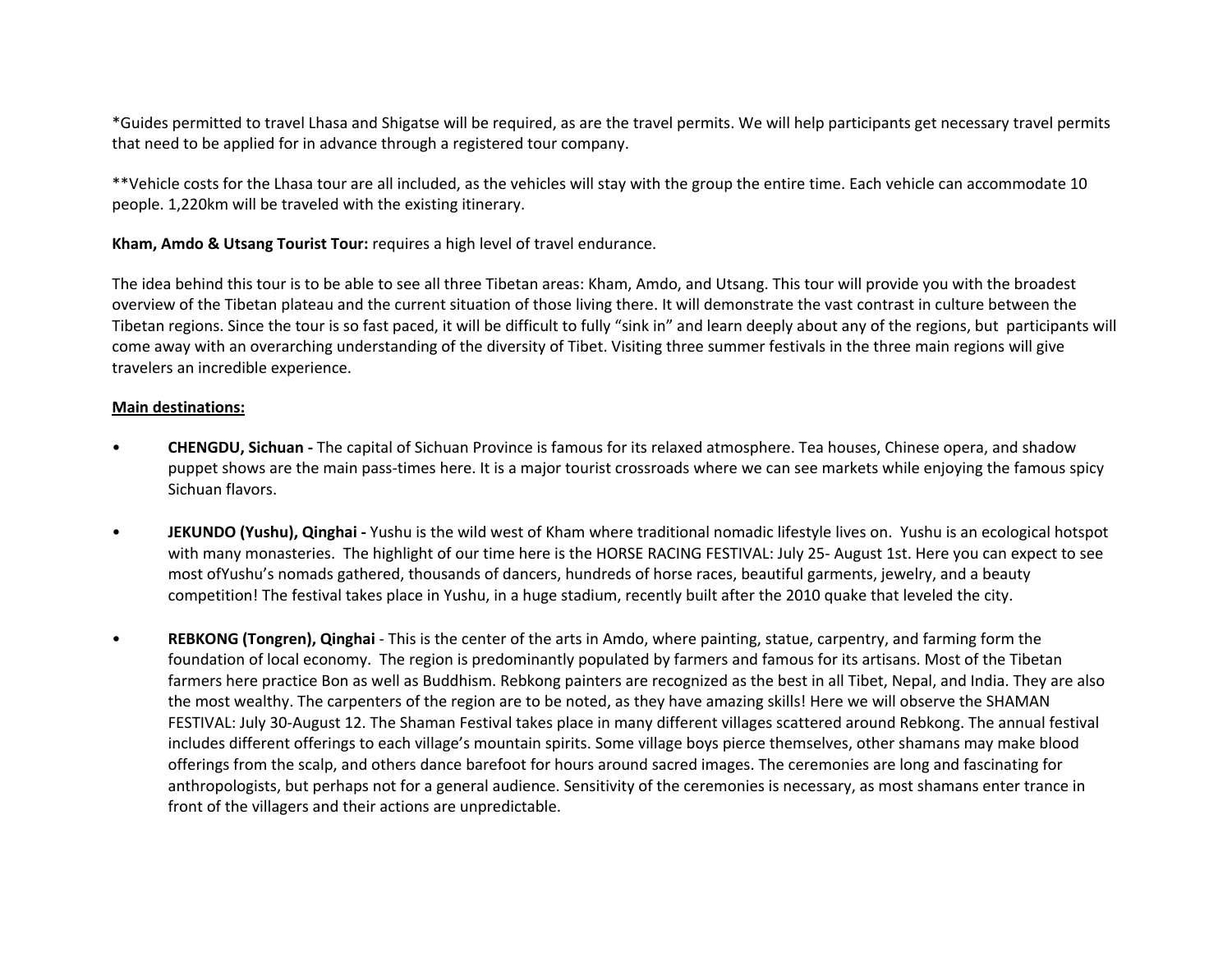- **LABRANG (Xiahe), Gansu -** Labrang Monastery is the largest monastery in Amdo. Tourists and pilgrims alike flood this region in the summertime. It is a somewhat sensitive area and does sometimes close without warning. It is the seat of the Panchen Lama. Here we can visit NorLha handicraft company's workshop, and the nearby grasslands.
- **LHASA, TAR -** famous capital of Tibet, Lhasa is changing rapidly. As it enters the global market, the ancient cultural landscape is undergoing rapid transformation. It is a fascinating time to visit this powerful place. Many of the major tourists destinations will be included, but we will also visit some of the handcraft and carpet centers.
- **XINING, Qinghai -** Xining, the rapidly developing capital of Qinghai Province, is a melting pot on the historical Silk Road for Tibetan, Hui, Mongolian, and Han people.
- **BEIJING, Beijing-** The capital of China, Beijing is full of high end markets that can be explored while enjoying delicious foods and exploring the ancient neighborhoods and historic landmarks.

### **Cost: \$3,900**

**Price excludes:** 1. Travel Insurance 2. Services not mentioned: optional Chinese Acupuncture or Massage, Tibetan healing etc. 3. Emergency evacuation 4. Tips and Gratuities 5. International flight tickets 6. Chinese Visa 7.Tibet Travel Permit). 8. A \$600 donation to the Pureland Project Programs to support Tibetan guides, businesses, and communities.